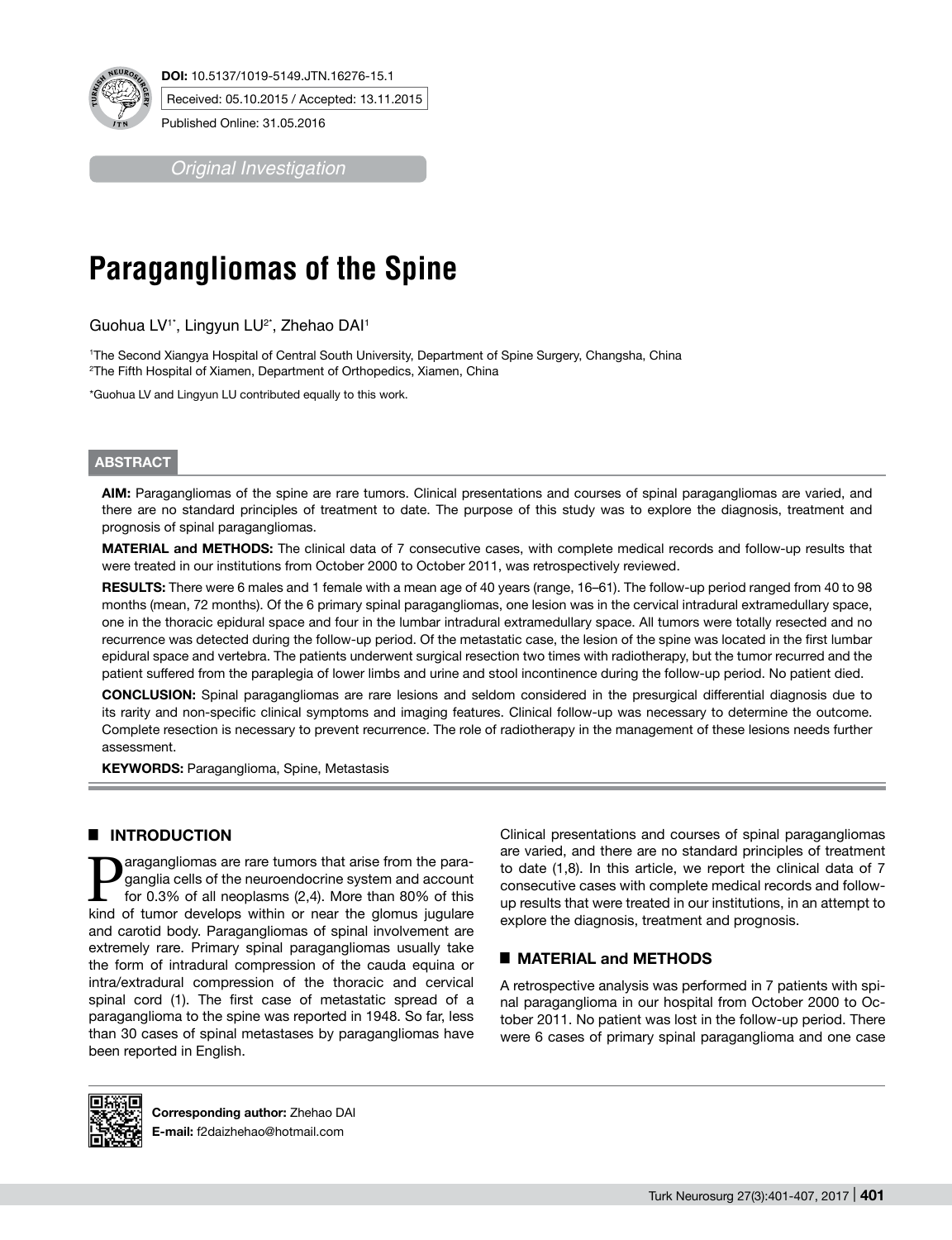of metastatic spread of a paraganglioma to the lumbar and thoracic spine from the retroperitoneum (Figure 1A, B). The demographic data, clinical presentation, radiological presentation, distribution, treatment methods and outcome, and histopathology analysis were reviewed.

# █ **RESULTS**

### **Clinical Presentation**

The age of the patients ranged from 16 to 61 (mean: 40 years), with a male predominance (M*/*F = 6*/*1). The presentation of these spinal paragangliomas varied by location of the tumor, but local pain with a gradual and insidious onset was the most common symptom, which occurred in all patients, and was followed by limitation of spinal activity. The duration of pain before a definitive diagnosis is established varied from 2 weeks to 10 years (mean: 35.6 months). In the metastatic case, a 10cm×8cm stiff, non-tender, smooth and fixed mass at the left hypochondriac region and a 2cm×2cm mass at the first lumbar (L1) vertebra level were palpated. Neurological symptoms were seen in all cases (Table I). No adrenergic symptoms were found in any case.

#### **Radiographic Presentation**

Plain radiographs showed no abnormality in 5 cases, while there was the sign of bone destruction in L1 in the metastatic case and L4 lumbar spondylolisthesis in the remaining case. Furthermore, lateral radiography of the upper cervical and upper thoracic areas was usually of poor quality. In the

**Table I:** Clinical Data on 7 Patients with Spinal Paragangliomas

metastatic case, computed tomography (CT) showed a 105  $mm \times 67$  mm  $\times 80$  mm well circumscribed mass with soft tissue density, which compressed the tail of the pancreas, the spleen, aorta and left kidney (Figure 2A, K). The mass was heterogeneous, and had a solid parenchyma with some cystic changes. Spotted calcification could be seen. The tumor was irregularly enhanced after contrast injection. The posterior edge of the L1 vertebra, both vertebral arches, the spinous process, left transverse process, and articular process had spotted osteonecrosis (Figure 2A, K). The CT scans found no abnormality in the affected region in the remaining 6 cases. The magnetic resonance imaging (MRI) scans of the lesions were characterized by iso- or hypointense signals on T1-weighted images and high- or isointense signals on T2-weighted images that enhanced with intravenous administration of gadolinium. All the mass except the metastatic one had an irregular oblong oval-shape in the vertebral canal and compressed the spinal cord, cauda equina or nerve root. A paravertebral soft tissue mass were seen in the metastatic case only.

## **Distribution**

There were 7 lesions distributed along the spinal column in 7 patients. Of the 6 primary spinal paragangliomas, one lesion was found in the cervical intradural extramedullary space, one in the thoracic epidural space (Figure 1A, B) and four in the lumbar intradural extramedullary space (Figure 3A, B). Of the metastatic case, the lesion of the spine was located in the first lumbar epidural space and vertebra (including vertebral body and posterior elements) simultaneously at the time of diagnosis.

| Case Sex     |   | Age<br>(years) | <b>History</b>                                                                                                                         | Location                                         | <b>Treatment</b>                          | <b>Evolution</b>                 | Follow-up<br>(years) |
|--------------|---|----------------|----------------------------------------------------------------------------------------------------------------------------------------|--------------------------------------------------|-------------------------------------------|----------------------------------|----------------------|
| 1            | M | 16             | Hypaesthesia of the trunk below<br>cartilago ensiformis (xiphoid process)<br>and numbness and weakness of the<br>both legs for 2 weeks | T6-7, extradural                                 | Total resection                           | <b>DFS</b>                       | 8.2                  |
| $\mathbf{2}$ | F | 38             | Lumbago on the left for 5 months,<br>numbness and weakness of the both<br>legs for 19 days                                             | L1, metastatic<br>spread from<br>retroperitoneum | Subtotal<br>resection and<br>radiotherapy | Local recurrence+<br>progression | 8                    |
| 3            | M | 61             | Lumbago and numbness of the both<br>legs for 5 years                                                                                   | L2-3, intradural                                 | Total resection                           | <b>DFS</b>                       | 7.2                  |
| 4            | M | 52             | Lumbago and posterior thigh pain for<br>10 years                                                                                       | L2-3, intradural                                 | Total resection                           | <b>DFS</b>                       | 7                    |
| 5            | M | 40             | Lumbar pain and left leg pain for 2<br>months.                                                                                         | L <sub>2</sub> , intradural                      | Total resection                           | <b>DFS</b>                       | 4.2                  |
| 6            | M | 37             | Increasing neck pain over a period of<br>2 years, numbness and unendurable<br>pain of the right maxillofacial region<br>for 1 month.   | C2-3, intradural                                 | Total resection                           | <b>DFS</b>                       | 4                    |
| 7            | M | 36             | Lumbago and both legs pain for 3<br>years.                                                                                             | L2-3, intradural                                 | Surgery                                   | <b>DFS</b>                       | 3.3                  |

*F: Female, M: Male, DFS: Disease-free survival.*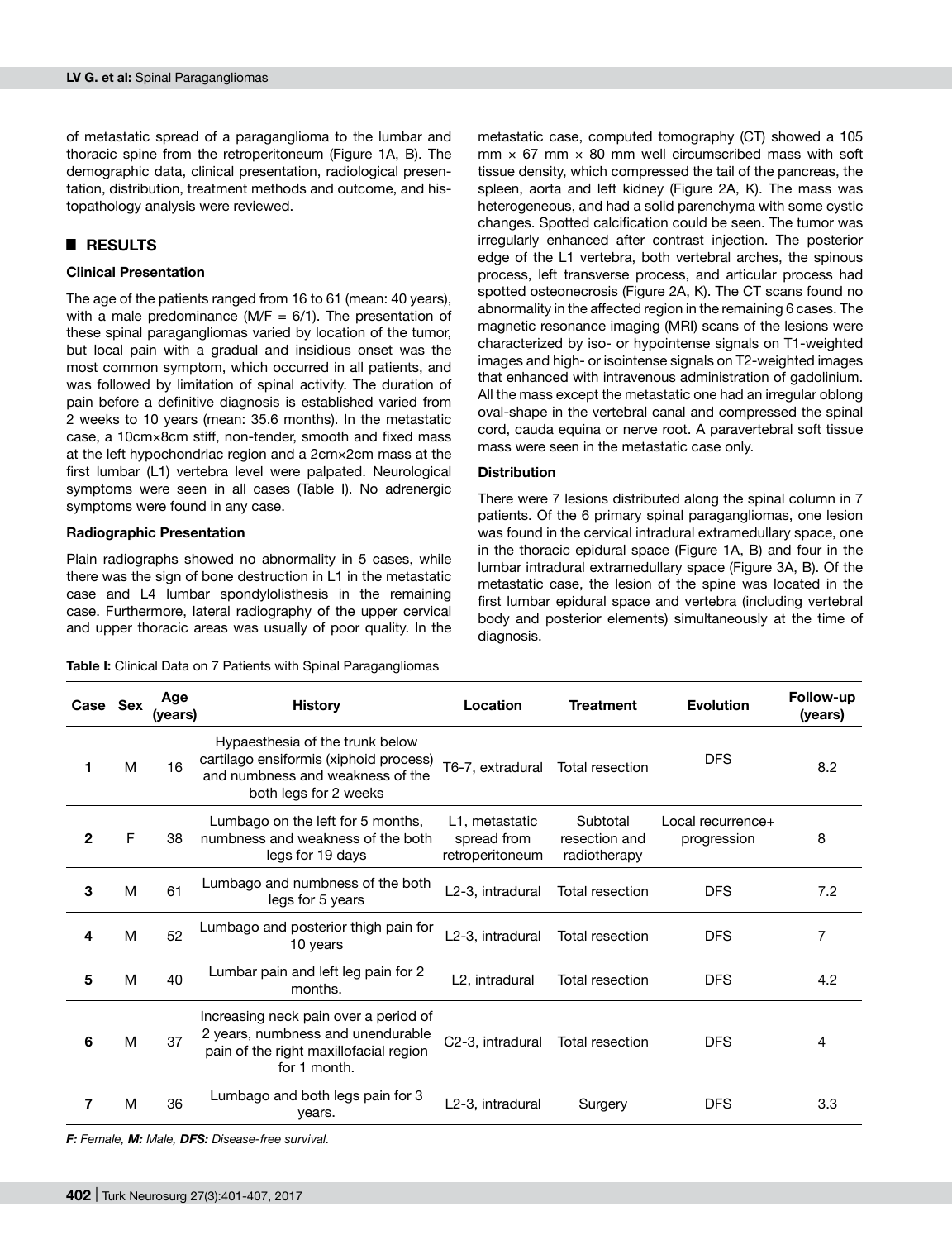#### **Treatment**

All patients underwent surgical intervention. A posterior approach was employed for tumor resection in the primary cases, and spinal stability was reconstructed by internal fixation. For the metastatic one, the retroperitoneal tumor was resected though the explorative laparotomy first. Two weeks later, L1 laminectomy was performed; the posterior elements of L1, which were visibly infiltrated with tumor and the solid tumor adhesion to the left L1 nerve root, were resected. As fragments of tumor that extended to the anterior portion of the L1 vertebra were not excised, percutaneous vertebroplasty (PVP) with polymethyl methacrylate (PMMA) was done under C-arm X-ray guidance. Then, reconstruction with transpedicular screw instrumentation was performed. 1311 MIBG therapy (11.1 GBq) and external beam radiotherapy (40 Gy in 15 fractions) were applied postoperatively.

#### **Biopsy**

All patients had a pathologic diagnosis of paraganglioma during surgery.

#### **Clinical Follow-up Period**

The 7 patients were followed up for 40 months to 98 months (mean, 72 months). The results showed good outcomes in



the primary cases in which the symptoms disappeared and who had no evidence of active disease at the latest clinical follow-up. Poor outcomes were seen in the metastatic patient. Fifty months after the first surgery, a new lesion was found in the left appendix vertebra of T10-11 with extension into the spinal canal and paravertebral soft tissue, and she underwent surgical resection of the lesion and external beam radiotherapy to at L1 and T10 at our institutions. Six months later, a local recurrence in the left T10 and T11 intervertebral foramen with extension to the vertebral canal was seen. Further surgery was refused. The patient is still alive and no more metastatic site could be found elsewhere at the last follow-up, but she suffered from the paraplegia of lower limbs and urine and stool incontinence.

# █ **DISCUSSION**

Paragangliomas are rare tumors that arise from the paraganglia cells of the neuroendocrine system. Although paragangliomas may occur in any age group, they are mainly seen in adults, and are uncommon in children and adolescents. In our study, only one patient was under 18 years of age and the male/ female ratio was 6:1. More than 80% of paragangliomas, generally corresponding to the designation chemodectomas, occur in or near the glomus jugulare and carotid body. Spinal paragangliomas are extremely rare. To date, approximately 250 cases have been reported and the vast majority were intradural in the cauda equina. In our study, only one lesion was found in the cervical intradural extramedullary space and one in the thoracic epidural space. Some prior case reports indicated that thoracic paragangliomas are as a group distinct from the paragangliomas of the cauda equina in that they are generally extradural and have a greater predilection for distant metastasis (3).

The best-known type of paraganglioma is the pheochromocytoma, which secretes catecholamines and leads to labile hypertension. Although all paraganglia sequester catecholamines in cytoplasmic granules, paragangliomas arising from non-adrenal tissue are rarely active in neuroendocrine production (10). Only a few cases of spinal paraganglioma have been



**Figure 1:** (Case 1) Magnetic Resonance Imaging **a)** T2 weighted sagittal image, showing a well circumscribed, homogeneously enhancing extradural tumor filling the spinal canal at the T6-7 level. **B)** Axial T2-weighted image, showing the mass lesion displaced the cord to the front of the spinal canal.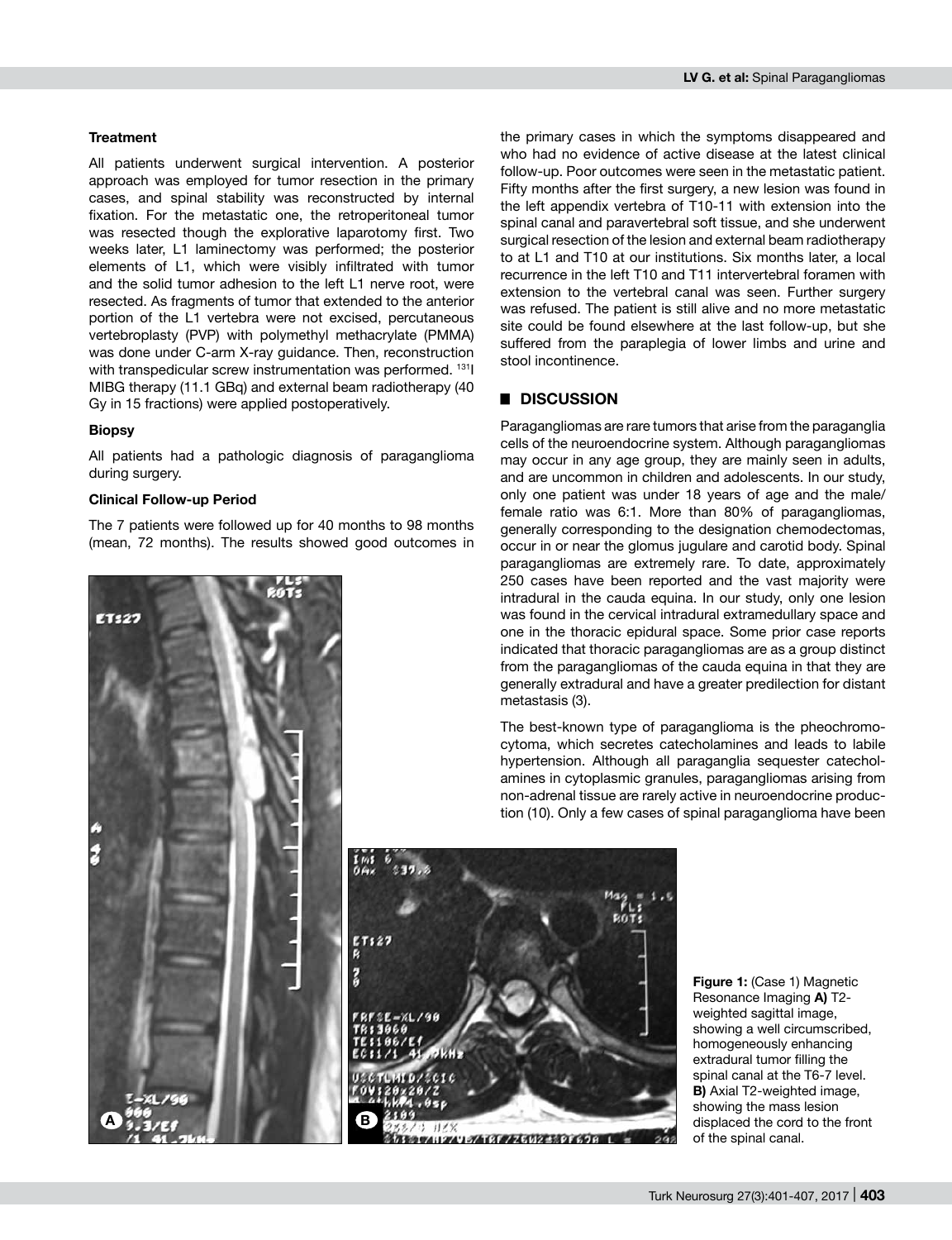

**Figure 2:** (Case 2) **a)** T1-weighted sagittal image and **b)** T2-weighted sagittal image showing spinal cord extradural compression at the vertebral body of L1 (white arrow). **c)** Axial magnetic resonance image and **d)** CT showing the posterior edge of L1 vertebrae, both vertebral arches, spinous process, left transverse process, and articular process had spotted osteonecrosis (white arrow). **e)** CT scan of abdomen showing a well-circumscribed, heterogeneous mass that was irregularly enhanced at 80.05 Hounsfield units after contrast injection, and compressed the tail of pancreas, spleen, aorta and left kidney (black arrow). The posterior edge of L1 vertebrae, both vertebral arches, spinous process, left transverse process, and articular process had spotted osteonecrosis (white arrow). **f)** CT scanning after the first surgery, showing no loosening and rupture of the screws, and no local recurrence. **g)** Sagittal MRI 50 months after the first surgery, showing a new mass of appendix of T10-11, and **h)** axial MRI revealing an infiltrative tumor in the left appendix vertebra of T10-11 with extension into the spinal canal and to the paravertebral soft tissue. **i)** Anterior-posterior radiograph demonstrating no loosening and rupture of the screws after the second surgery. **j, k)** MRI 6 months after the second surgery revealing that the spinal canal between T10 and L2 was filled with tumor, extending through the foramina to the paravertebral soft tissue.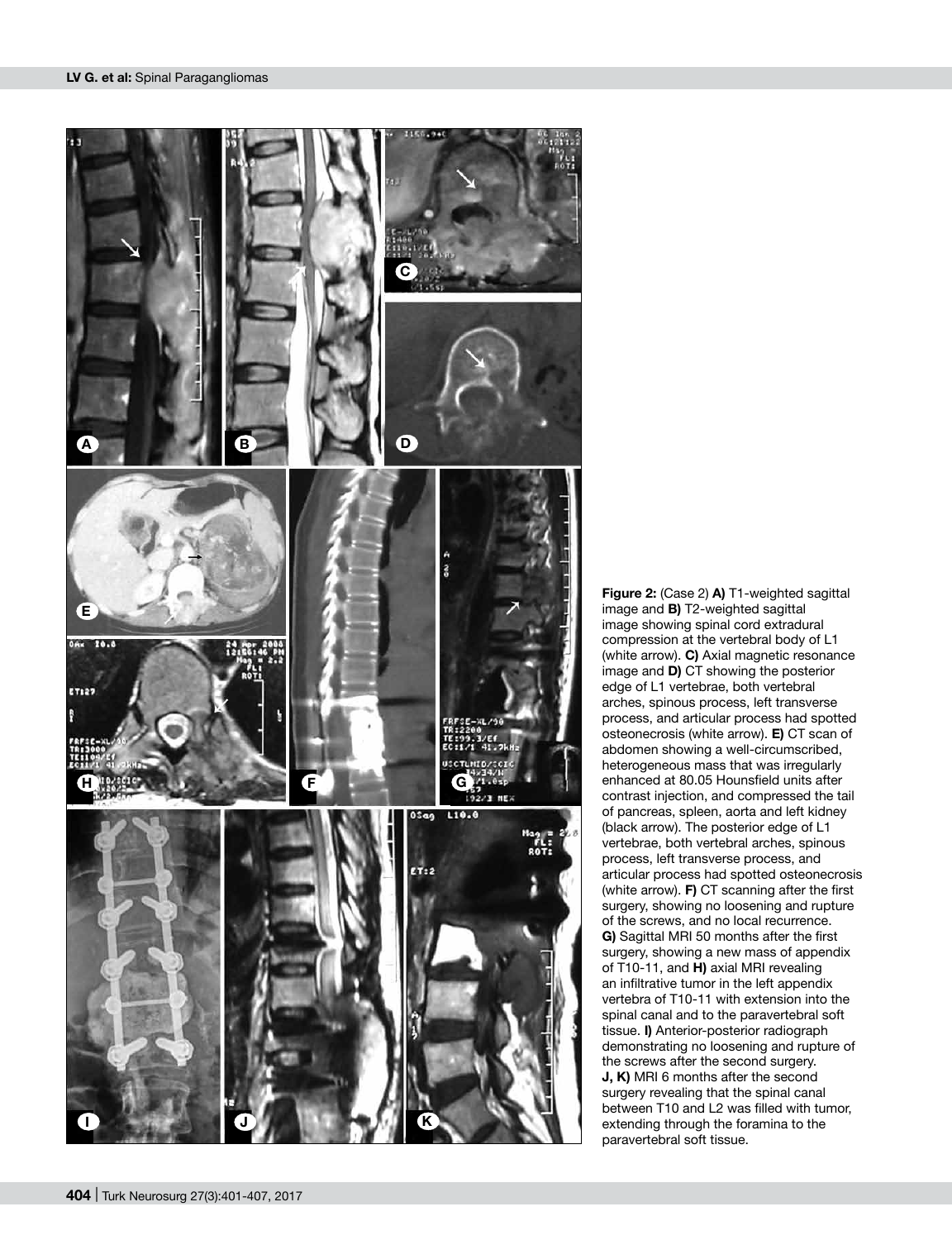reported to secrete catecholamines (1,2,16). In our study, all the cases were non-functional paragangliomas, and vanillylmandelic acid and catecholamine were in normal range in the urine and blood of these patients. For those patients with a non-functional paraganglioma, it was difficult to make a correct preoperative diagnosis due to the absence of typical clinical symptoms. Local dull pain was the most common symptom, and other clinical manifestations included limited motion, radiating pain, and limb paresis, which was due to spinal cord or nerve root compression. The neurological dysfunctions were the main reasons why patients went to hospital for medical help.

The origin of primary paraganglioma in the spine is uncertain, since the existence of paraganglia cells in the CNS remains unclear. Sundgren et al. (17) suggest that a spinal paraganglioma may originate from sympathetic neurons in the thoracic and lumbar lateral horns of the spinal cord or heterotopic neurons, which lie along these branches proximal to the sympathetic trunk. Guevara et al. (7) believed that paraganglioma developed from the incomplete regression of fetal paraganglia, with persistence of vestigial tissue till adult life.

MRI examination is sensitive in detecting the mass and could delineate its location, outline, internal structure as well as

|   |                          |       |                          |                          |                          |      | Case S100 Vimentin NSE Cytokeratin EMA Chromogranin Synaptophysin Nf |                          | <b>CD34</b>              | <b>CD68</b>              | <b>Ki67</b> |
|---|--------------------------|-------|--------------------------|--------------------------|--------------------------|------|----------------------------------------------------------------------|--------------------------|--------------------------|--------------------------|-------------|
|   | $\pm$                    | $+$   | $++$                     | $\overline{\phantom{a}}$ | $\overline{\phantom{a}}$ |      |                                                                      |                          | $\overline{\phantom{a}}$ |                          |             |
| 2 | $+$                      | $+++$ | $\overline{\phantom{a}}$ | $\overline{\phantom{a}}$ | $\overline{\phantom{a}}$ | $+$  | $+$                                                                  | ٠                        |                          | $\overline{\phantom{a}}$ |             |
| 3 | $\overline{\phantom{a}}$ | $+$   | $+$                      | ۰                        | $\overline{\phantom{a}}$ | $+$  |                                                                      | $\overline{\phantom{a}}$ | $\overline{\phantom{a}}$ |                          |             |
|   | $+$                      |       | $+$                      | 土                        |                          | $+$  | $^{+}$                                                               | $^{+}$                   |                          |                          |             |
| 5 | $+$                      |       | $+$                      | $Focal+$                 | $\overline{\phantom{a}}$ | $+$  | $\ddot{}$                                                            |                          |                          |                          | $<$ 2%      |
| 6 | $++$                     |       |                          | ۰                        |                          |      | $\pm$                                                                |                          | $^{+}$                   |                          |             |
|   | $++$                     | $++$  | $++$                     | $\overline{\phantom{a}}$ | Focal+                   | $++$ | $^{++}$                                                              |                          |                          | $\overline{\phantom{a}}$ | $< 5\%$     |

**Table II:** Immunohistochemical Features of 7 Cases

*NSE: Neuron-specific enolase, Nf: Neurofilament proteins, EMA: Epithelial membrane antigen.*



**Figure 3:** (Case 4) Magnetic Resonance Imaging **a)** Sagittal T1-Weighted image, showing a wellcircumscribed, intradural tumor isointense to the spinal cord in the spinal canal at the L2/L3 level.

**B)** Sagittal T1-Weighted image with gadolinium showing that the mass is strongly homogeneously enhanced.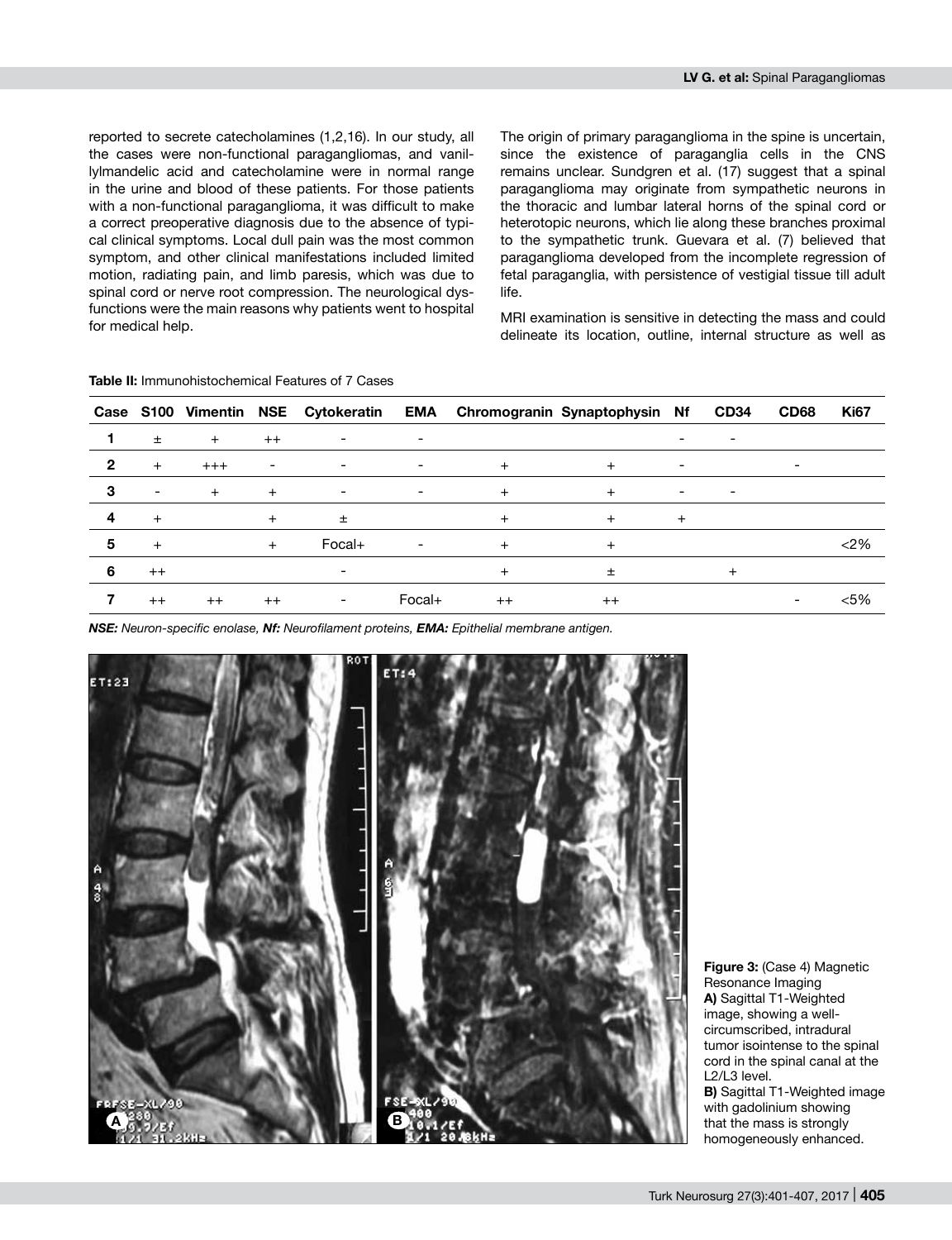its relationship with the surrounding tissue and organs. T1 weighted images give better spatial resolution and better show the highly vascular internal matrix of the tumor. T2 weighted images give better tissue contrast, making smaller lesions more conspicuous. In general, the tumors exhibited relatively prolonged T1 and T2 relaxation times. On T1 weighted images, 3 tumors were of approximately equal signal intensity to adjacent muscle, while 4 tumors were slightly higher in intensity than surrounding muscle. On T2 weighted images, 5 tumors showed variable but greater signal intensity than muscle, while 2 tumors were of equal signal intensity. All the masses enhanced with intravenous administration of gadolinium. The T1-weighted and T2 weighted imaging characteristics differentiated dermoid tumor and lipoma from paragangliomas. In 4 of the 7 tumors, there were multiple punctate and serpiginous areas of signal void, named "salt-and-pepper" appearance, due to highvelocity flow in tumor vessels seen on T2-weighted imaging. Because of the hypervascular nature, the "salt-and-pepper" appearance on T2-weighted imaging was characteristic of paragangliomas. However, this appearance can also be seen in other hypervascular tumors such as hemangioblastoma, angioma, and metastatic thyroid carcinoma, which are more common in the spine region.

The diagnosis of paraganglioma still relies on the postoperative histological examination. Paragangliomas have a variety of histological growth patterns, but the characteristic "Zellballen" pattern, a nesting or clustering of cell groups, and the trabecular cords of cells within thin compartments of connective tissue stroma, is the primary histological feature of paragangliomas (14). In our study, 4 of the 7 tumors presented with the above characteristic morphologic appearance. The ependymoma, the main lesion in the differential diagnosis, is characterized by perivascular pseudorosettes, radially oriented cell groups surrounding small vessels. When none of the above classical patterns is found, it is very difficult to differentiate paragangliomas from ependymomas on routine staining. Immunohistochemical staining was most commonly used for differential diagnosis. Chromogranin, which is demonstrated in granules, and synaptophysin, a membrane glycoprotein specific for presynaptic vesicles (5), and neuron specific enolase, are positive in paragangliomas, whereas negativity for glial fibrillary acidic protein exclude ependymomas with ease. Table II summarizes the result of the immunohistochemical staining. It is difficult to differentiate between benign and malignant tumors, though several reviews have examined series of paraganglioma to determine gross features, microscopic characteristics and biologic actions that might help predicting which ones have a propensity for metastatic spread. Both tumors show cellular pleomorphism and local or vascular invasion (4). Clinical follow-up was necessary to determine the outcome.

Total removal of the tumor was adequate treatment and the goal of surgery. The recurrence for the metastatic patient was due to incomplete removal. When removal of the entire tumor is not possible, radiation treatment is recommended (9,18). The general recommended dose is 4,000 to 4,500 cGy. However this is largely based on studies done on giant cell tumors and

chordomas (6,9). The use of chemotherapy is controversial. U-King-Im et al. (18) reported successful therapeutic use of octreotide in a patient with carotid body paraganglioma that metastasized to multiple vertebrae. Mertens demonstrated the successful regression and palliation of metastases of paraganglioma with chemotherapy, particularly with combined cyclophosphamide, vincristine and dacarbazine (13). However, there were also a number of disappointing reports on chemotherapy for this type of tumor (8,11,12,15). In our study, 6 patients with primary paraganglioma only underwent surgery and the follow-up showed good outcomes and no recurrence. For our metastatic case, postoperative radiotherapy seemed to be of no value in preventing local recurrence. Subtotal resection was the main reason for the tumor recurrence. Consecutive radiotherapy should be restricted to malignant or recurring paragangliomas.

## █ **CONCLUSION**

Spinal paragangliomas are very rare lesions. They will seldom be considered in the pre-surgical differential diagnosis due to their rarity and non-specific clinical symptoms and imaging features. The diagnosis is made by histopathological examination. Clinical follow-up is necessary to determine the outcome. Complete resection is necessary to prevent recurrence. The role of radiotherapy in the management of these lesions needs further assessment and should be restricted to malignant or recurring paragangliomas.

#### **E** ACKNOWLEDGEMENT

This research was approved by the ethics committee of Central South University. The manuscript does not contain any information about medical devices/drugs. No funds and benefits were received in support of this work. None of the authors have any possible conflicts of interest.

#### █ **REFERENCES**

- 1. Boker DK, Wasseman H, Solymosi L: Paragangliomas of the spinal canal. Surg Neurol 19: 461-468, 1983
- 2. Chen G, Luo Z, Liu T, Yang H: Functioning paraganglioma of the cervical spine. Orthopedics 34:e700-702, 2011
- 3. Conti P, Mouchaty H, Spacca B, Buccoliero AM, Conti R: Thoracic extradural paragangliomas: A case report and review of the literature. Spinal Cord 44:120-125, 2006
- 4. Duke WW, Boshell BR, Soteres P: A norepinephrine secreting glomus jugulare tumor presenting as a paraganglioma. Ann Intern Med 60: 1040-1047, 1964
- 5. Fitzgerald LF, Cech DA, Goodman JC: Paraganglioma of the thoracic spinal cord. Clin Neurol Neurosurg 98:183-185, 1996
- 6. Gibbs IC, Chang SD: Radiosurgery and radiotherapy for sacral tumors. Neurosurg Focus 15(2):E8, 2003
- 7. Guevara N, Chays A, Bruzzo M, Meller R, Balabasard CF, Magnan J: Cerebellopontine angle paraganglioma. Otol Neurotol 24:469–472, 2002
- 8. Hamilton MA, Tait D: Metastatic paraganglioma causing spinal cord compression. Br J Radiol 73:901-904, 2000